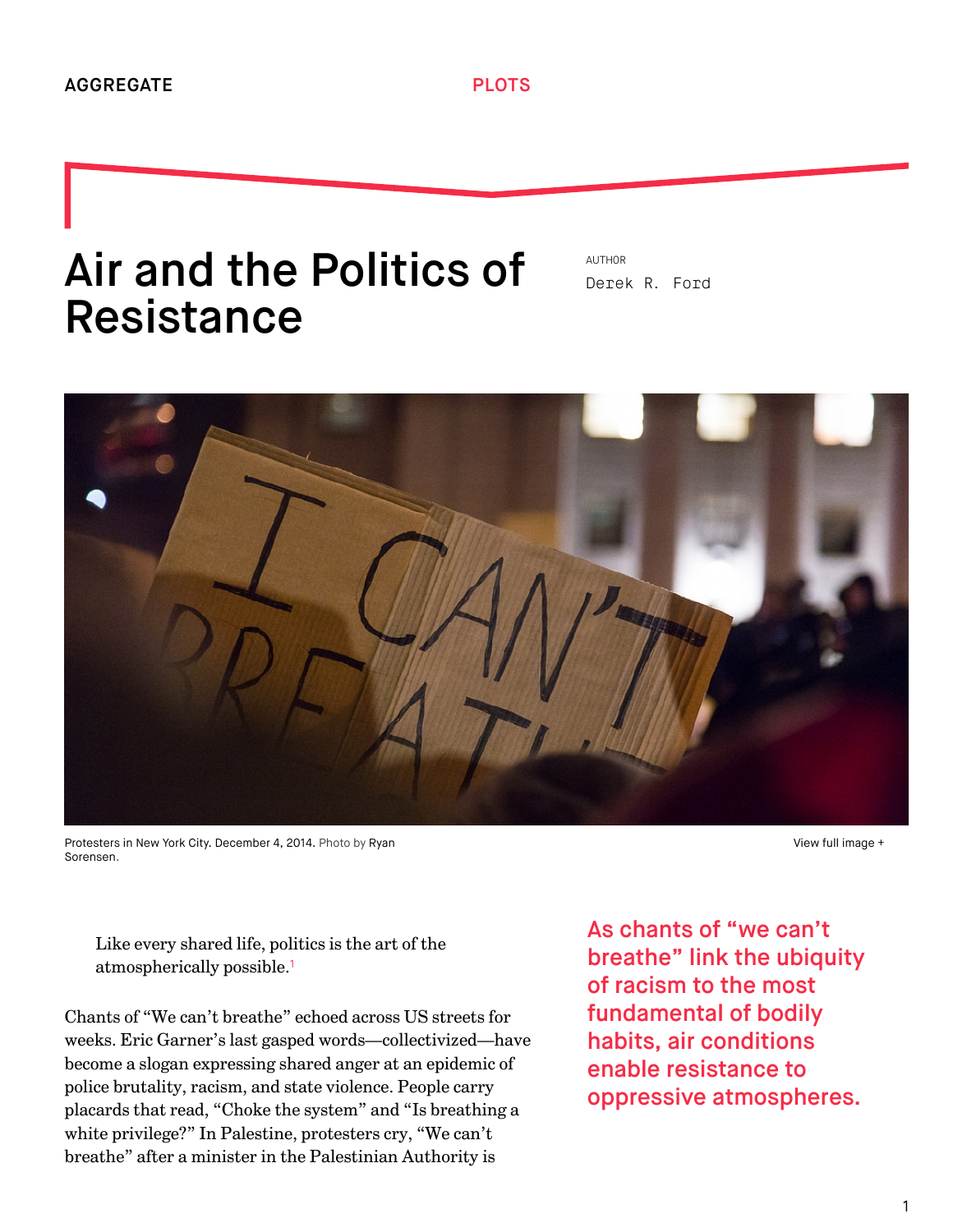killed after inhaling tear gas while planting olive trees in the West Bank. When New York cops hold a pro-police rally (at which they are far outnumbered by counter-protesters), they wear T-shirts that read, "I can breathe … thanks to the NYPD." When two NYPD officers are shot the next day, rapper The Game tweets: "I guess y'all can't breathe."

These extrapolations of Garner's last words are so powerful because they link the ubiquity of racism to the most fundamental of bodily habits. Describing oppression as the inability to breathe poses politics in a radical, luminous manner. It elicits and enacts a corporeal objection to the current ontological order by linking abstract concepts to the act of inhalation, which takes place for each person an average of 20,000 times per day. This radical phrasing, however, may be too quickly taken emblematically, wherein breathing and choking serve as stand-ins for oppression and resistance. While there is value in such a move, I suggest that we take the politics of breath in the most literal manner possible, positing the air as a central medium and stake of contemporary political struggles. In particular, I want to briefly sketch out some ways that the politics of air can reconfigure architectures of resistance.

The work of German philosopher Peter Sloterdijk offers one productive opening for taking seriously the air conditions of Garner's murder and the atmosphere of resistance that it generated. For Sloterdijk, being is defined as an act of interiorization: to live we must necessarily construct interiors, what Sloterdijk refers to as spheres. We are never just there, we are always contained in something, and we are constantly constructing interiors in which to contain ourselves and/with others. Humans cannot be in a pure outside, for even when we are out of doors, we are still contained in the atmosphere. Spheres—including atmospheres—are "air conditioning systems in whose construction and calibration, for those living in real coexistence, it is out of the question not to participate."<sup>[2](#page-5-1)</sup> We might breathe through different orifices, with varying levels of mechanical assistance or chemical support, but we can't help but breathe.

<span id="page-1-1"></span><span id="page-1-0"></span>In modern political thought, the air—along with water, plants, and so on—was thought of as a component of the commons, part of the "free gift[s] of Nature," about which Marx would write.<sup>[3](#page-5-2)</sup> Yet, it is more appropriate to conceive of air as part of the singular *common* that Michael Hardt and Antonio Negri theorize. This common is socially produced and "does not position humanity separate from nature … but focuses rather on the practices of interaction, care, and

PROJECT [Black Lives Matter](http://we-aggregate.org/project/black-lives-matter) TAGS [black lives matter](http://we-aggregate.org/tag/black-lives-matter) [protests](http://we-aggregate.org/tag/protests) [theories](http://we-aggregate.org/tag/theories) DOWNLOAD PDF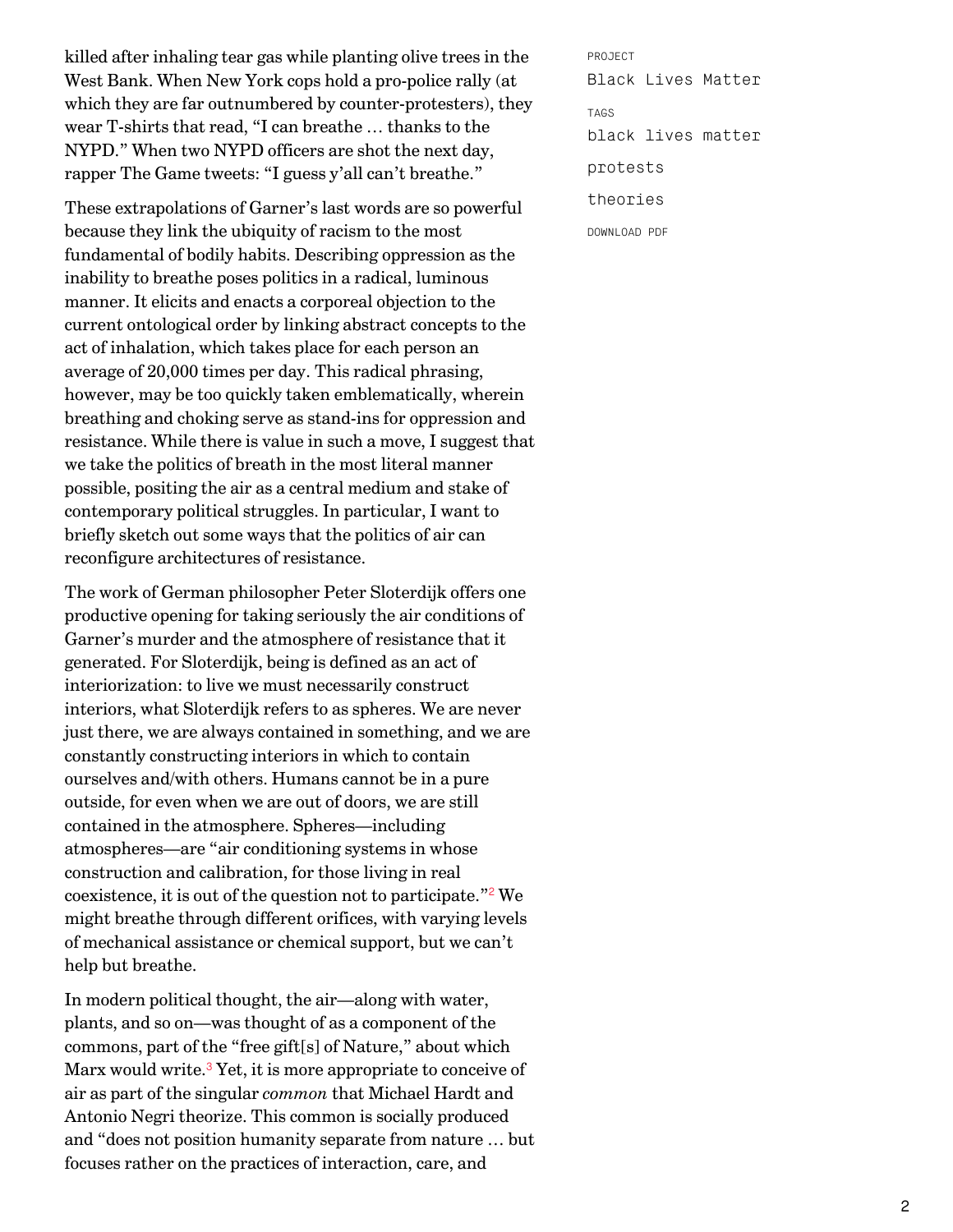<span id="page-2-0"></span>cohabitation in a common world."<sup>[4](#page-5-3)</sup> Hardt and Negri's notion of the common is important here because it emphasizes the production and distribution of the common. For the air may be a common element and product, but its commonness in no way implies equality. As Sloterdijk writes, "the unavailability of some persons to differently-attuned, differently-enveloped, and differently-air conditioned others is indeed more and more evident." [5](#page-5-4)

<span id="page-2-1"></span>We can see this uncommonness of the common in Garner's death. When officer Daniel Pantaleo placed Garner in a chokehold, and when Pantaleo along with Justin Damico and several other officers placed Garner in a prone position and piled on top of him, compressing his lungs, they withheld air from him. Even prior to the police assault, Garner's ability to inhale and exhale air from the atmosphere had been limited by asthma. The patterns of capitalist development and urbanization have spatialized race along lines that often coincide with those of industrialization, engendering racialized rates of asthma. A recent study found that Black and Puerto Rican children are 1.6 to 2.5 times more likely than are white children to develop asthma.<sup>[6](#page-5-5)</sup> A wide-ranging study focusing on differential exposure to nitrogen dioxide, a toxic gas produced by internal combustion through the operation of automobiles and industrial production processes, found that people of color are on average exposed to 38 percent more nitrogen dioxide than white people, and this differential exposure gap widens in urban areas. [7](#page-5-6)

## <span id="page-2-3"></span><span id="page-2-2"></span>ATMOSPHERIC RESISTANCE

How might air conditions enable resistance to oppressive atmospheres? I here propose three ways of mobilizing the pneumatic that can help to reorient, recompose, and push forward political struggles. I submit the following three propositions: (1) the air's visibility—its opacity or transparency—works to determine the possibilities of movement and contestation in the streets; (2) the air also signals the irreducibility of the common, the stake of all political struggle; and (3) the air dissolves conceptions of individual subjectivity by instituting an inescapable relationality and dependency at the heart of being.

First, the air conditions of protest contribute to the affective states of insurgency. Consider the air as a carrier of light in the Ferguson rebellions that took place over the summer and fall of 2014. During daytime, the air revealed clearly the movement of protesters to police from near and far. As a result, daytime protests fit neatly within the identity of "free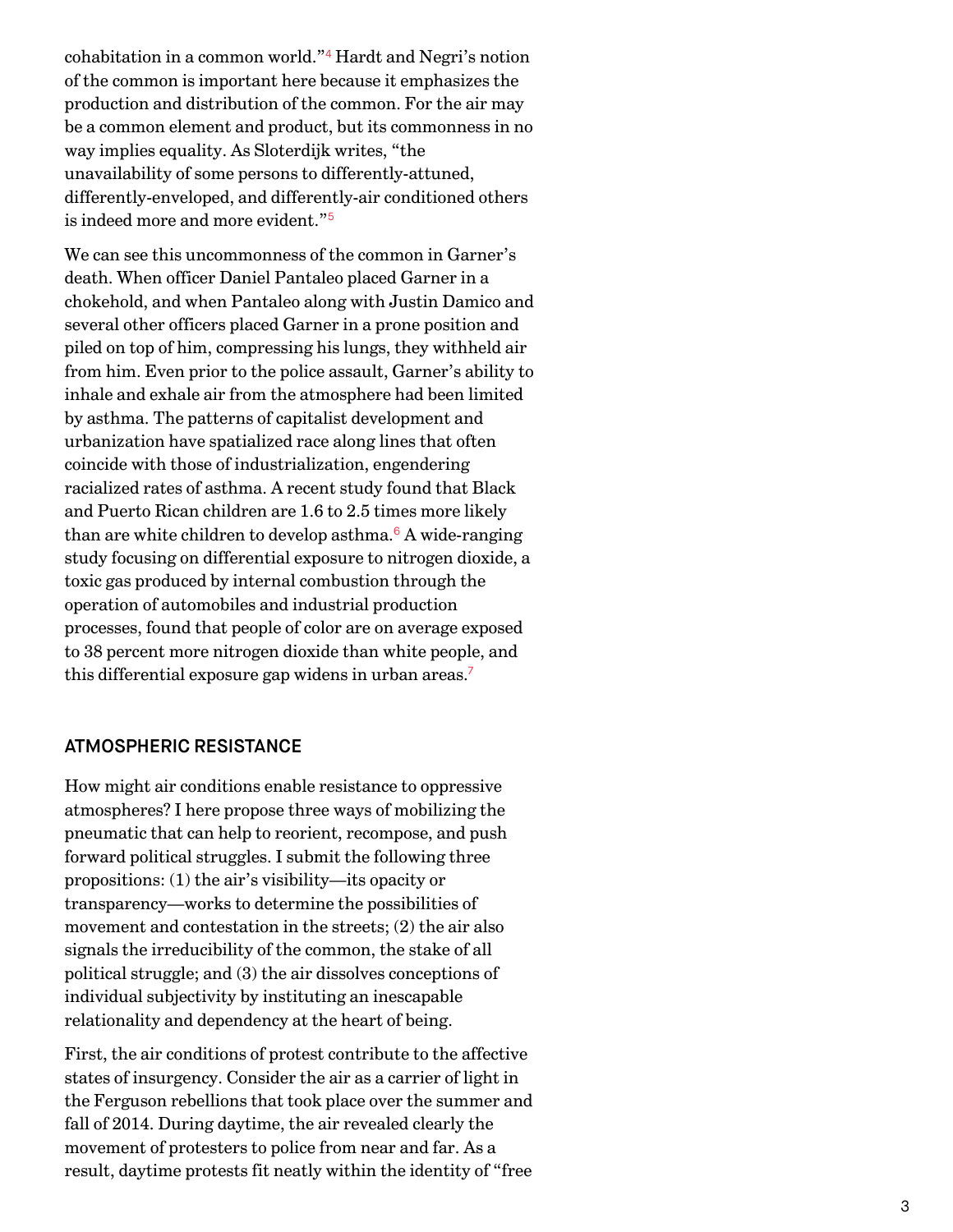speech" exercises in bourgeois democracies, and they were characterized by relative order centering on planned assemblings and marches. [8](#page-5-7)

<span id="page-3-0"></span>When night fell, however, the air in the streets changed as "orderly" protest turned to rebellion and resistance. Under cover of night, marches erupted spontaneously, crosshairs aimed at private property, expropriations took place, and cop cars were torched. Police would try to gain the atmospheric upper hand by projecting tear-gas canisters into the assemblings, which people would promptly hurl back. The police found it difficult to monitor from afar, and were thus invited by protesters into proximate confrontation. I don't mean to simplify this situation into a dichotomy in which clear air limits intransigence while cloudy air enables it, even if there is a dialectical relationship between organization and spontaneity. (As Antonio Negri formulates it, "Organization isspontaneity reflecting upon itself."<sup>9</sup>) The point is rather that differing levels of visibility generated contrasting aerialaffective states and interactions, producing distinctive atmospheres and enabling particular movements and expressions.

<span id="page-3-2"></span><span id="page-3-1"></span>Second, the air figures the irreducibility of the common, even in the air's deadly uncommonness.<sup>[10](#page-5-9)</sup> It is uniquely and radically resistant to acts of enclosure. Air is enclosed, compressed, bottled, and traded on the market for medicinal, recreational, and other uses. It is enclosed by buildings, which create privileged interiors through exclusion. And air is routinely degraded through pollution and the industrial emissions market. But still, the air is too unwieldy, evasive, and extensive to be properly subjected to enclosure on a mass scale.

<span id="page-3-3"></span>It doesn't follow, however, that the air unites—or should unite—everyone. There is no place for any such universalizing humanism here. As many Black organizers in the Black Lives Matter movement have pointed out, we have to attend to power differences, racial and otherwise, within the composition of the movement. This is not out of any "weskepticism," or the notion that in order to say "we" there must be "a concrete, delineable, empirical referent." Jodi Dean correctly identifies such we-skepticism as the erasure " of the division necessary for politics."<sup>[11](#page-5-10)</sup> It is rather to insist that so long as there is a "we" that can't breathe, there will be a "they" that, by virtue of their structural relationship to the means of air conditioning, prevents breath from taking place. This is the lesson that the air conditions of Garner's murder have to teach the environmentalist movement, particularly its recent manifestation in "People's Climate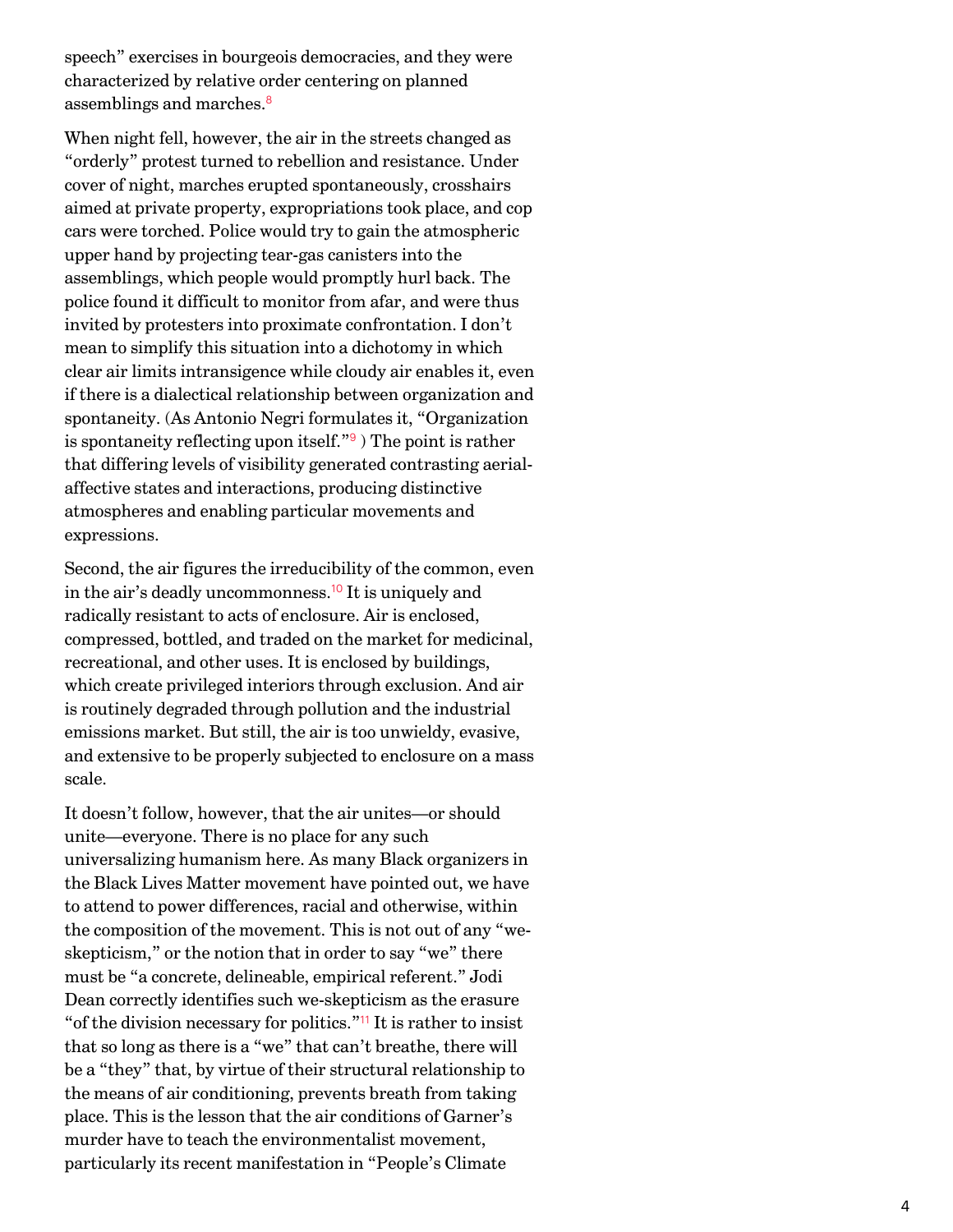Marches." Politics requires an enemy and so is necessarily *exclusive*. Thus, ambiguous invocations to "choke the system" are completely adequate responses to the struggle over air conditions—for in order for us to breathe, others will have to be choked (literally or figuratively).

<span id="page-4-0"></span>Third, by turning to the air—the sphere, the shared interior —we gain a deeper understanding of and a new architecture for collective being. In spheres the "subject … is containing, in so far as it absorbs and grasps other subjective elements, and contained, in so far as it is encompassed and devoured by the circumspections and arrangements of others."<sup>[12](#page-5-11)</sup> The air is necessarily shared, and through the breath that sustains us, others literally enter into and circulate through us. Theresa Brennan describes this founding and sustaining affective relationality through the transmission of pheromones, those faint excreted chemicals directed toward others that communicate various things like fear, excitement, or anxiety to others. Pheromones "act as direction-givers which, as molecules, traverse the physical space between one subject and another, and factor in or determine the direction taken by the subject who inhales or absorbs them." [13](#page-5-12)

<span id="page-4-1"></span>The subject-collective of those who demand the right to inhalation, then, fundamentally challenges the ideology of the atomized individual: the sovereign, autonomous subject that is strictly delineated from the other. It is the conceptualization of ourselves and others as this particular type of subject that presents one of the dominant challenges for the organization of resistance to capitalist exploitation and the various forms and institutions of oppression that it engenders. As Dean observes, "our political problem differs in a fundamental way from that of communists at the beginning of the twentieth century—we have to organize individuals; they had to organize masses."<sup>[14](#page-5-13)</sup> The atomized individual, this dominant subjectivity upon which capitalism and private property rest, is penetrated by virtue of the demand for breath. [15](#page-5-14)

<span id="page-4-5"></span><span id="page-4-4"></span><span id="page-4-3"></span><span id="page-4-2"></span>"Pneumatics and revolution agree well," wrote Marc Dessauce.<sup>[16](#page-5-15)</sup> The air has generally stood as an image of change, as when Marx and Engels describe capitalism's constant revolutionizing of production with the lyrical phrase, "All that is solid melts into air."<sup>[17](#page-5-16)</sup> Yet, the air isn't just a metaphor; it is the enveloping and constituting medium of co-habitation. It is the stake of politics. To state, "We can't breathe"—to struggle for the right to inhalation is to demand and enact the right to participate in the production of the pneumatic common.